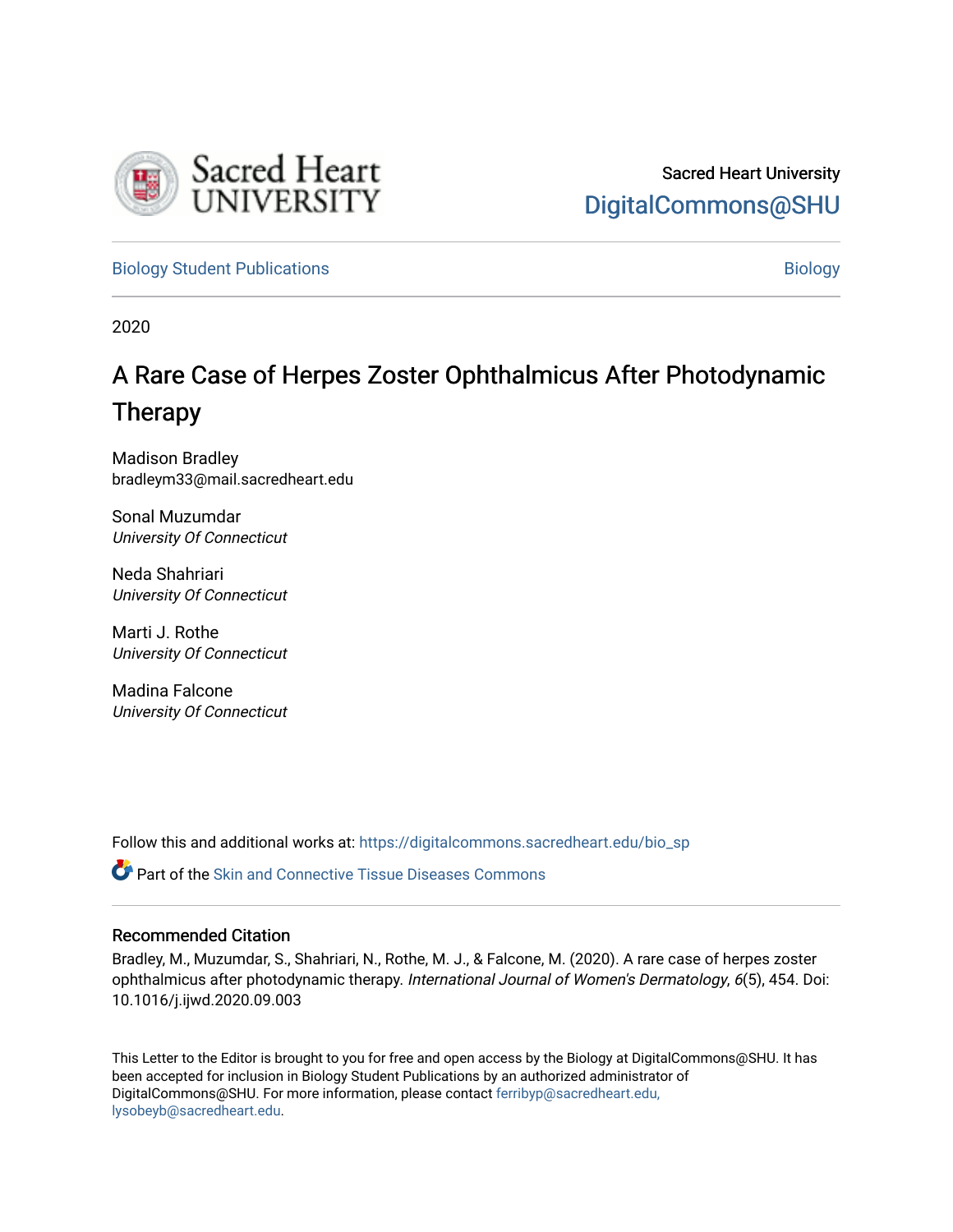

Contents lists available at [ScienceDirect](http://www.sciencedirect.com/science/journal/23526475)

# International Journal of Women's Dermatology

Case Letter

A rare case of herpes zoster ophthalmicus after photodynamic therapy

Madison Bradley <sup>a</sup>, Sonal Muzumdar BS <sup>b</sup>, Neda Shahriari MD <sup>b</sup>, Marti J. Rothe MD <sup>b,</sup>\*, Madina Falcone MD, MS<sup>c</sup>

<sup>a</sup> Sacred Heart University, Fairfield, CT, United States

b Department of Dermatology, University of Connecticut, Farmington, CT, United States

 $c$ Department of Ophthalmology, University of Connecticut, Farmington, CT, United States



WDS International **Iournal** of Women's Dermatology

Dear Editors:

Topical photodynamic therapy (PDT) is frequently used in dermatology to treat actinic keratoses (AKs) and superficial nonmelanoma skin cancers ([Ibbotson et al., 2019](#page-2-0)). Herein, we present an extremely rare case of herpes zoster ophthalmicus (HZO) after PDT.

An 80-year-old male patient with a history of hypertension and recurrent blood clots underwent PDT for AKs. His scalp and forehead were treated with microdermabrasion, incubated with aminolevulinic acid hydrochloride for 2 hours, and subsequently treated with blue light for 16 minutes and 40 seconds. The patient tolerated treatment well. One week after therapy, he developed a right-sided headache. Five days later, he reported drooping and tearing of the right eye and a painful, punctate lesion with overlying crust above the right eyebrow. He had not been vaccinated for shingles, but reported having chickenpox as a child. He presented to the emergency department and was febrile to  $100.8^{\circ}$ F. He had diffuse erythema, edema, and vesicles at various stages of healing on his right forehead, tip of the nose, and right upper eyelid that stopped sharply at the midline ([Fig. 1\)](#page-2-0). The patient was diagnosed with HZO and prescribed oral valacyclovir 1 g thrice daily. At the follow-up visits, he was diagnosed with HZO uveitis and started on prednisolone eye drops six times daily. One month after initial presentation, he developed diplopia secondary to cranial nerve (CN) 6 palsy. Three months later, the patient reported significant improvement in diplopia and complete resolution of the HZO symptoms.

HZO, which is caused by a reactivation of the varicella zoster virus in the ophthalmic branch of the trigeminal nerve, is most commonly seen in elderly and immunocompromised patients ([Schmidgal and Storie, 2020](#page-2-0)). The reactivation may be triggered by a number of factors, including illness, stress, and mechanical injury [\(Schmidgal and Storie, 2020](#page-2-0)). HZ of the cranial nerves is more likely to be associated with trauma than HZ of other body locations ([Schmidgal and Storie, 2020\)](#page-2-0). HZ has only been described as an adverse effect of PDT twice to date [\(Manno and Cohen, 2017;](#page-2-0)

[Wolfsen and Ng, 2002](#page-2-0)). In one case, a man with non-Hodgkin's lymphoma developed HZ of the ophthalmic branch of the trigeminal nerve after PDT for AKs, but did not display ocular symptoms or a CN palsy [\(Manno and Cohen, 2017\)](#page-2-0). In the second case, a woman who received PDT for mucosal adenocarcinoma developed HZ of the thoracic wall ([Wolfsen and Ng, 2002](#page-2-0)).

PDT uses light to activate a photosensitizing agent. This causes the formation of reactive oxygen species that oxidize essential cellular components, leading to apoptosis and cell necrosis. Although PDT is generally well-tolerated by patients, common complications include pain and inflammation at the treatment site ([Ibbotson](#page-2-0) [et al., 2019\)](#page-2-0). The patient presented herein developed HZO shortly after PDT treatment for AKs. Additionally, he developed a CN 6 palsy. CN palsies occur in 7% to 31% of patients with HZO ([Chaker et al., 2014\)](#page-2-0). Although rare, this case highlights that PDT may trigger HZO. Providers using PDT should be aware of this risk and counsel patients appropriately. Additionally, vaccination with the recombinant zoster vaccine is highly effective, preventing HZ in >90% of cases. For patients with existing risk factors for HZ, such as advanced age or immunocompromised status, vaccination for HZ may be prudent prior to treatment with PDT.

For patients with a history of herpes labialis, the PDT protocol followed at our institution recommends a 10 day course of oral valacyclovir 500 mg twice daily, beginning 24 hours prior to the procedure. Our patient did not have a history of herpes simplex and therefore, was not treated with antiviral prophylaxis. There is literature that shows that similar anti viral dosing can prevent herpes zoster in patients with HIV and lymphoma patients ([Barnabas et al., 2016; Sandherr et al., 2015\)](#page-2-0). Perhaps the not infrequent use of HSV prophylaxis in PDT regimens is the reason that additional cases of zoster provoked by PDT have not been reported. In addition to shingles vaccination, oral antiviral prophylaxis should be considered for all patients receiving PDT regardless of herpes labialis history.

#### Conflict of interest

None.

<https://doi.org/10.1016/j.ijwd.2020.09.003>

E-mail address: [Rothe@uchc.edu](mailto:Rothe@uchc.edu) (M.J. Rothe).

⇑ Corresponding author.

2352-6475/ 2020 Published by Elsevier Inc. on behalf of Women's Dermatologic Society. This is an open access article under the CC BY-NC-ND license ([http://creativecommons.org/licenses/by-nc-nd/4.0/\)](http://creativecommons.org/licenses/by-nc-nd/4.0/).